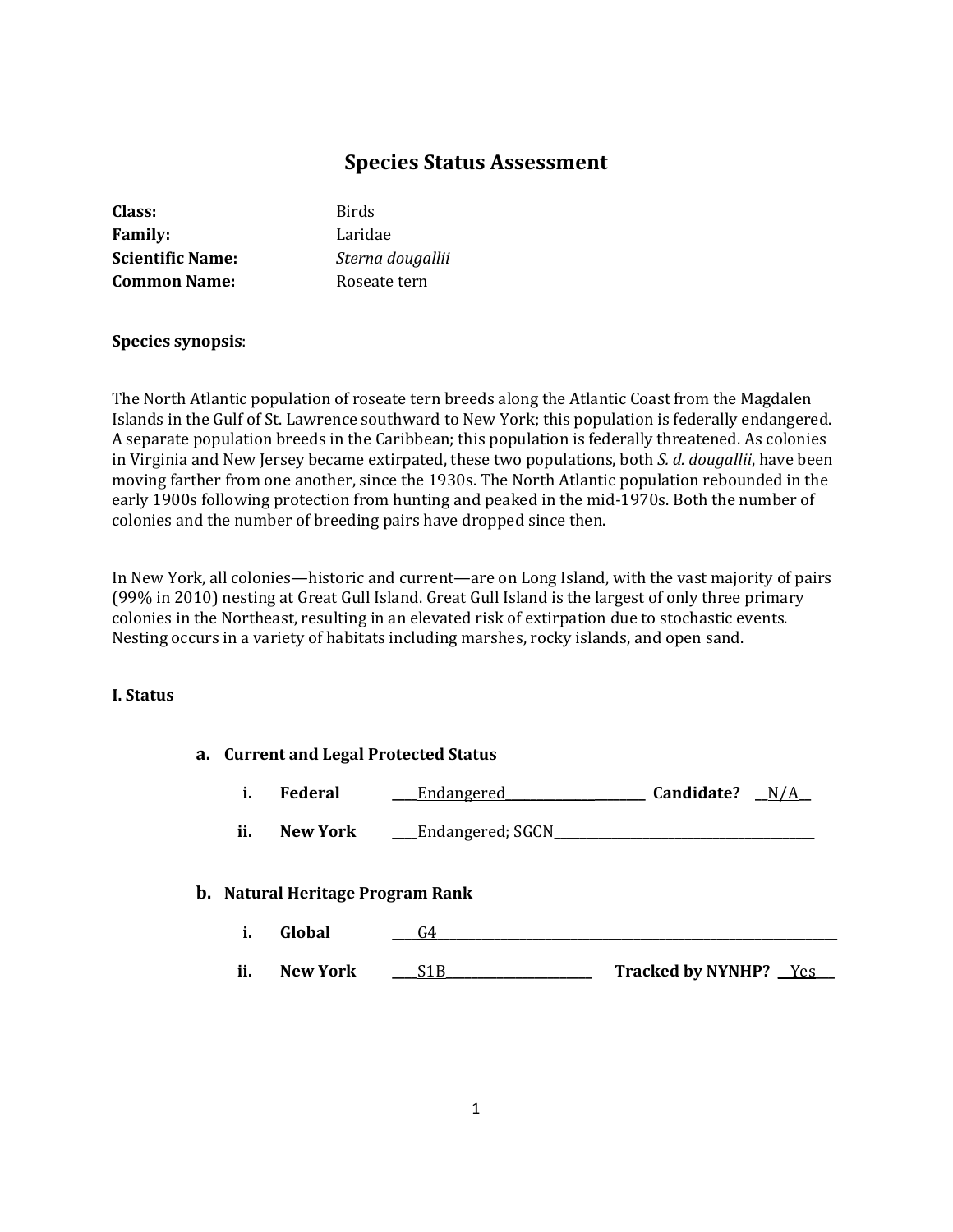# **Other Rank:**

Partners in Flight – Priority IB

The North Atlantic population is federally endangered while the Caribbean population is federally threatened.

# **Status Discussion:**

Currently, the Northeast population hovers at about 4,300 pairs (1,697 in MA in 2001) (Massachusetts Division of Fisheries and Wildlife 2005). Approximately 75% are concentrated at just three colonies: Great Gull Island, NY (1,500 pairs); Bird Island, Marion, MA (1,062 pairs); and Ram Island, Mattapoisett, MA (626 pairs).

# **II. Abundance and Distribution Trends**

# **a. North America**

**i. Abundance**

| declining<br>_increasing | stable | unknown |
|--------------------------|--------|---------|
| ii. Distribution:        |        |         |
| declining<br>increasing  | stable | unknown |

**Time frame considered: \_\_**North Atlantic and Caribbean populations have been separating since the 1930s.

- **b. Regional**
	- **i. Abundance**
		- **\_\_X\_\_ declining \_\_\_\_\_increasing \_\_\_\_\_stable \_\_\_\_\_unknown**
	- **ii. Distribution:**

**\_\_X\_\_ declining \_\_\_\_\_increasing \_\_\_\_\_stable \_\_\_\_\_unknown Regional Unit Considered: \_\_\_\_\_North Atlantic population\_\_\_\_\_\_\_\_\_\_\_\_\_\_\_\_\_**

| <b>Time Frame Considered:</b> | Since 2000 |  |
|-------------------------------|------------|--|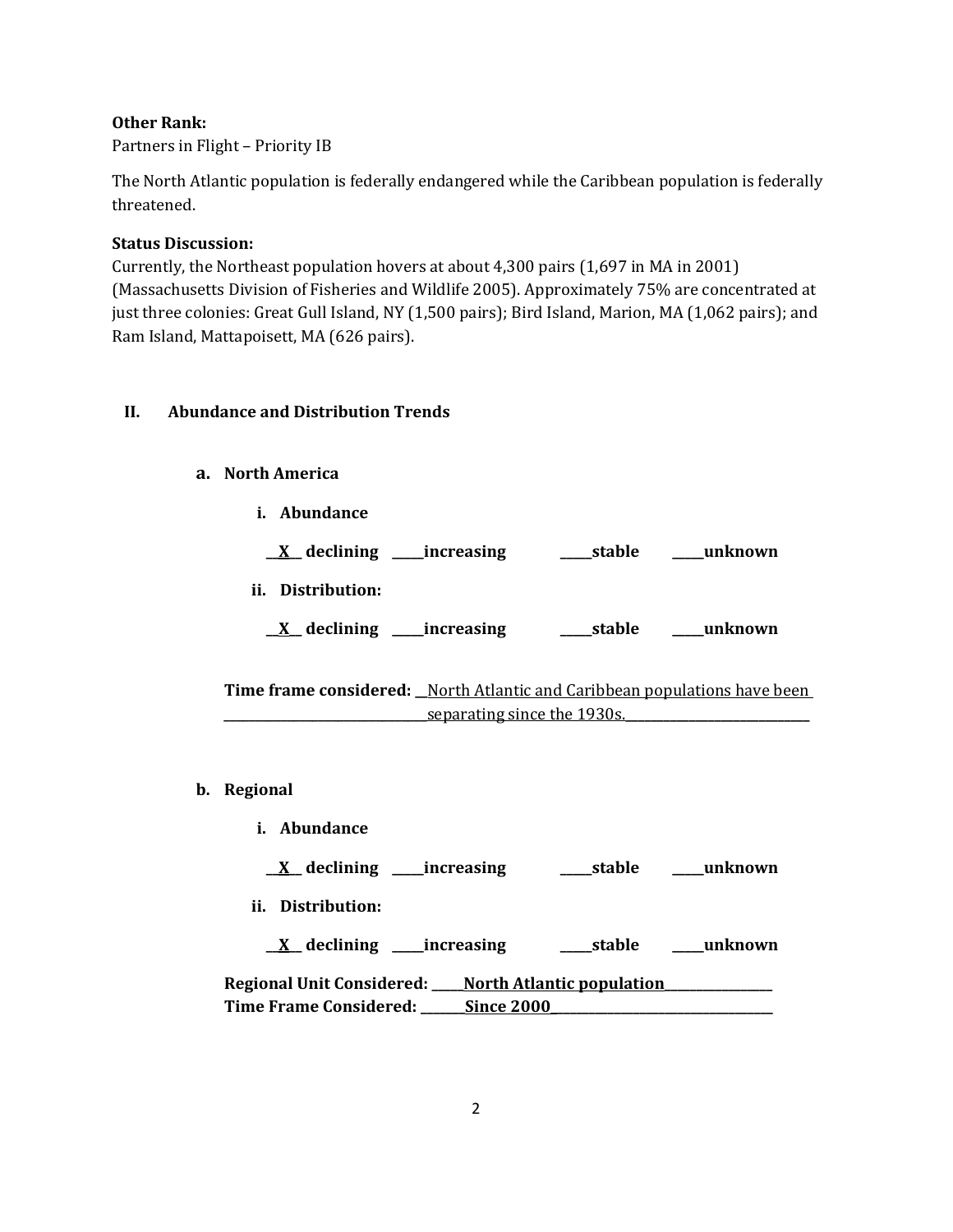**c. Adjacent States and Provinces**

| CONNECTICUT Not Present __________ No data ______        |                                                           |  |
|----------------------------------------------------------|-----------------------------------------------------------|--|
| i. Abundance                                             | ___ declining ____increasing ______stable ___ X__unknown  |  |
| ii. Distribution:                                        | ___ declining ____increasing ______stable ___ X__unknown  |  |
|                                                          |                                                           |  |
|                                                          |                                                           |  |
| i. Abundance<br>ii. Distribution:                        |                                                           |  |
|                                                          | ___ declining ____increasing ______stable ___ X__unknown  |  |
|                                                          |                                                           |  |
| NEW JERSEY Not Present X No data _____                   |                                                           |  |
| i. Abundance<br>ii. Distribution:                        | ____ declining ____ increasing ______ stable ____ unknown |  |
|                                                          | ___ declining ____increasing ______stable ____unknown     |  |
| Time frame considered: No nesting since 1980- extirpated |                                                           |  |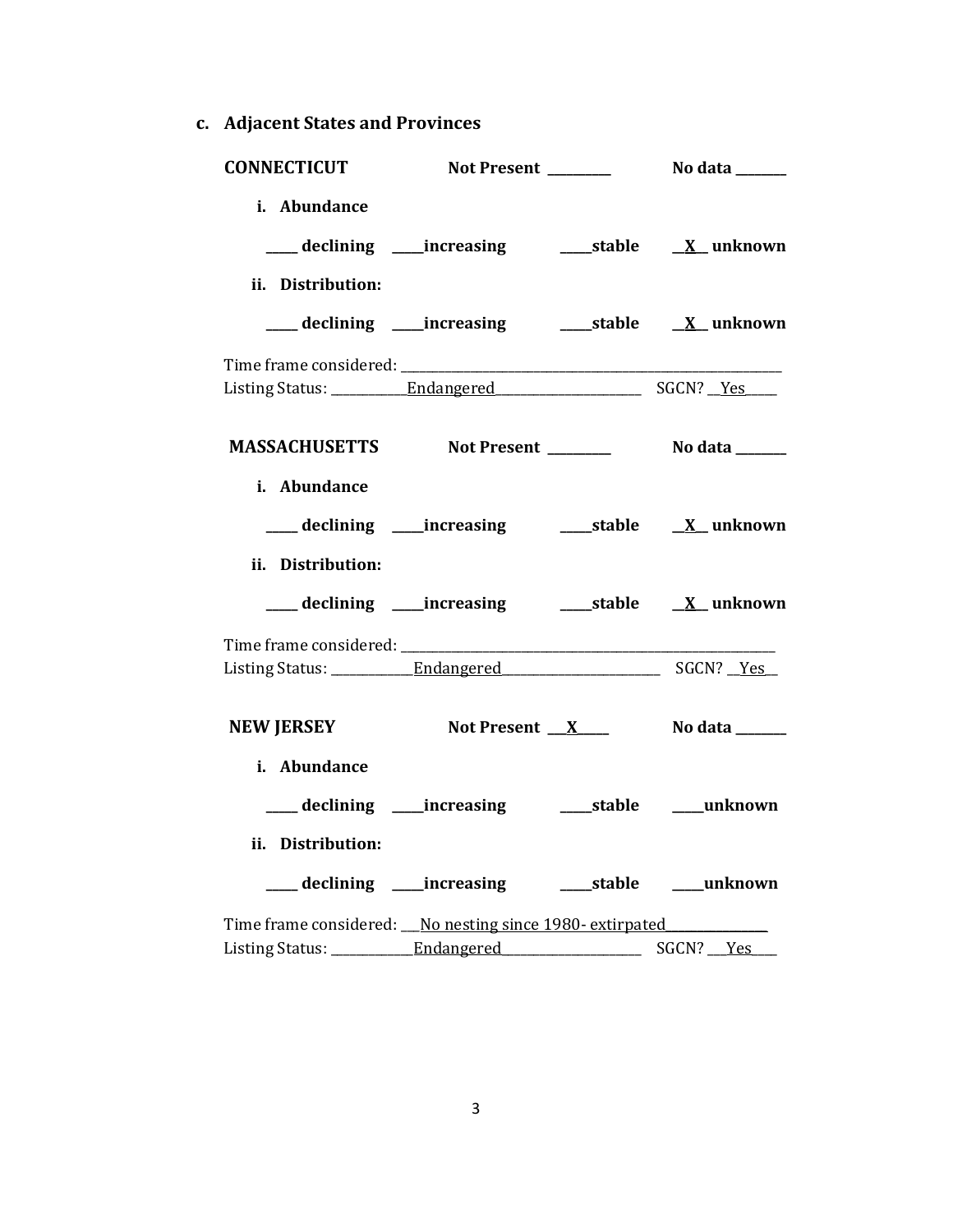| <b>QUEBEC</b>     |                                                                                                                |                |
|-------------------|----------------------------------------------------------------------------------------------------------------|----------------|
| i. Abundance      | ____ declining ____increasing ________stable ____ <u>X</u> ___ unknown                                         |                |
| ii. Distribution: |                                                                                                                |                |
|                   | ___ declining ____increasing ______stable ___ X__unknown                                                       |                |
|                   | Time frame considered: <u>one colony with &lt;10 pairs</u>                                                     |                |
| <b>VERMONT</b>    | Not Present $\mathbf{X}$                                                                                       | No data ______ |
| <b>ONTARIO</b>    | Not Present $X$                                                                                                | No data ______ |
| PENNSYLVANIA      | Not Present $X$                                                                                                | No data ______ |
| d. NEW YORK       |                                                                                                                | No data ______ |
| i. Abundance      |                                                                                                                |                |
|                   |                                                                                                                |                |
| ii. Distribution: |                                                                                                                |                |
|                   | <u>X</u> declining ____increasing ______stable ____unknown                                                     |                |
|                   | Time frame considered: Since mid-1970s Superman Constant Constant Constant Constant Constant Constant Constant |                |

### **Monitoring in New York.**

NYSDEC conducts an annual survey of terns on Long Island.

## **Trends Discussion:**

Peterson (1988) provides a summary of the population trend in New York: following protection from hunting pressure, former breeding areas were re-colonized through the 1950s and 1960s and populations grew through the early 1970s. A peak population was documented in 1975 with 2,254 breeding pairs, of which 1,500 were at Great Gull Island. In 1976, number of pairs at Great Gull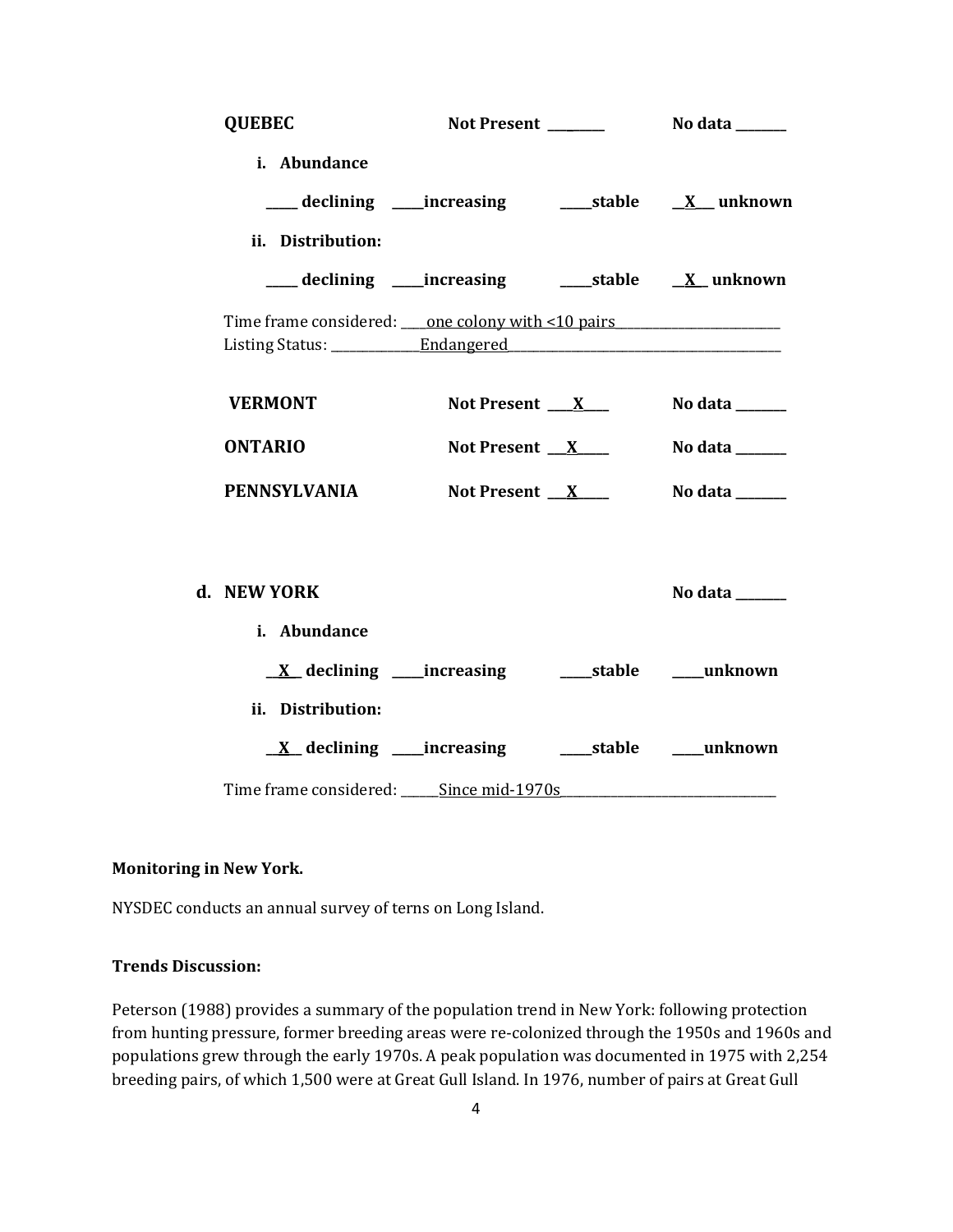Island dropped to 700 as result of vegetation encroaching. In 1985 there were 967 pairs at only four colonies.

The Long Island Colonial Waterbird Survey documented 1,315 nesting pairs in 2010 at four active sites; 1,303 (99%) of those pairs were at Great Gull Island. There were 1,886 breeding pairs documented on Long Island during the 2003 survey. The second Breeding Bird Atlas (2000-05) documented a 37% decline in occupancy since the first Atlas in 1980-85.



**Figure 1**: Roseate tern nest sites in the Northeast (USFWS 2010)



**Figure 2**. Roseate tern occurrence in New York State during the second Breeding Bird Atlas (McGowan and Corwin 2008).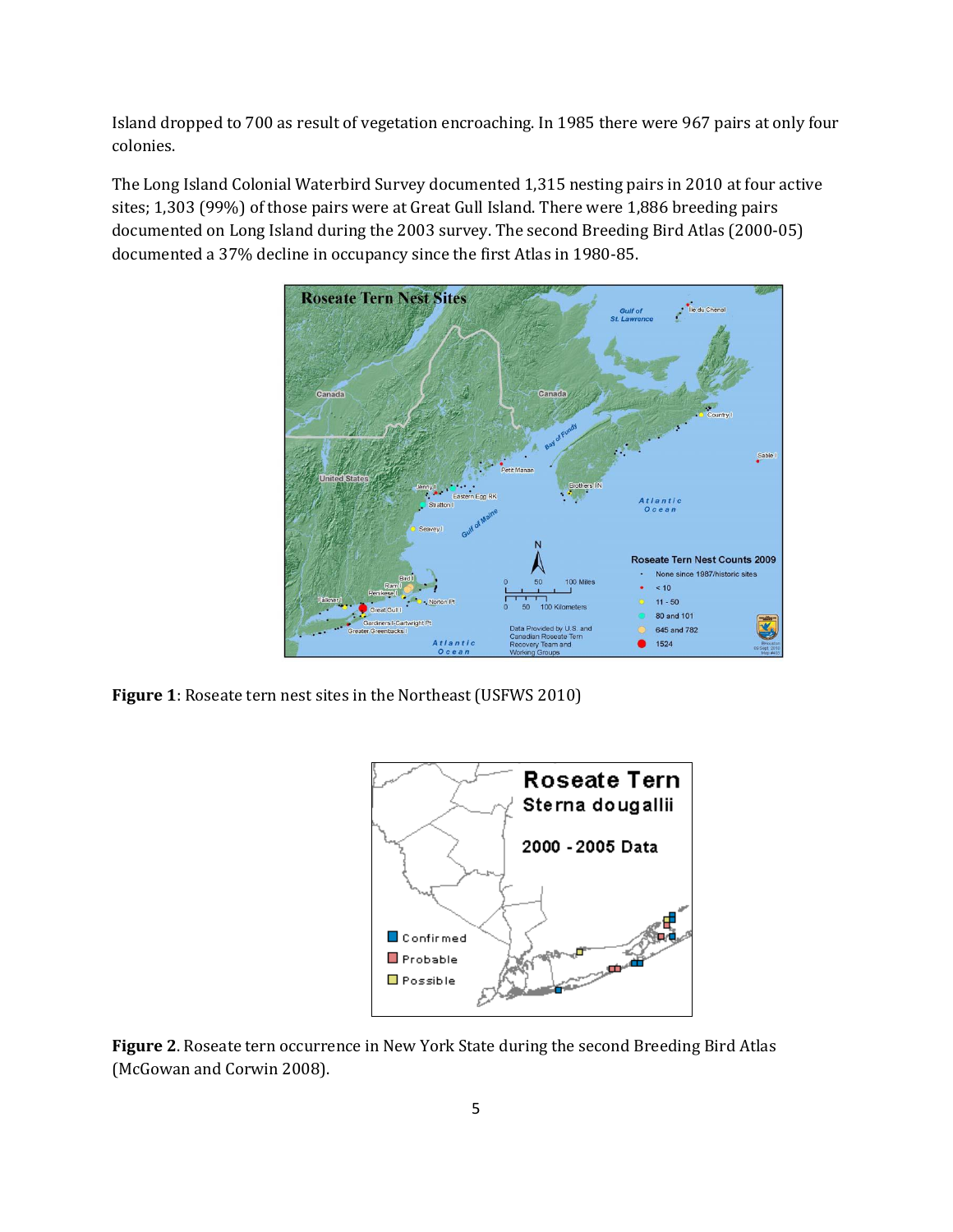

**Figure 3**. Number of breeding pairs of roseate terns in the Northeast, 1998-2010 (Chip Hamilton, personal communication).



**Figure 4**. Number of breeding pairs of roseate terns in New York, 1994-2010 (Chip Hamilton, personal communication).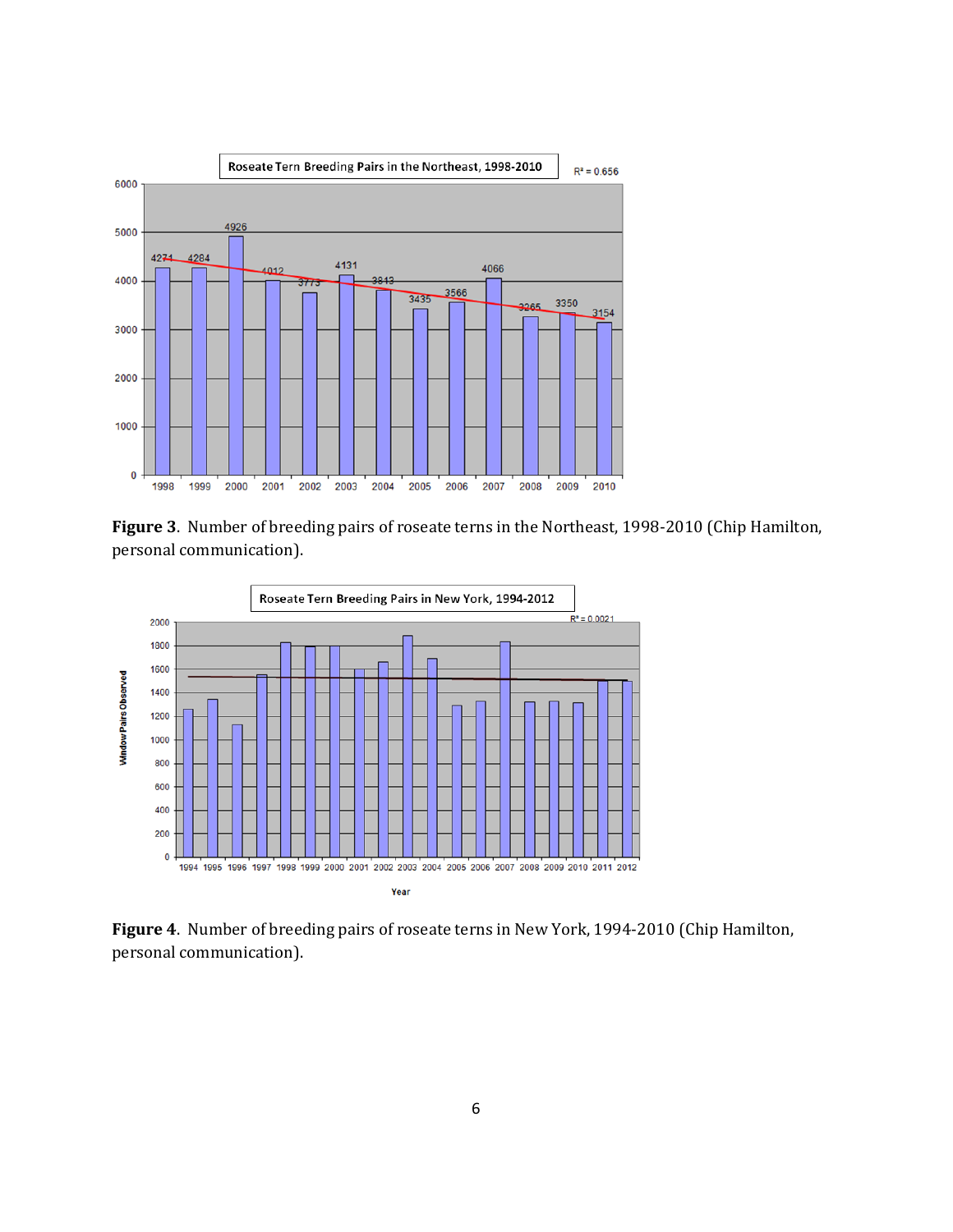### **III. New York Rarity, if known:**

| <b>Historic</b> | # of Animals | # of Locations | % of State |
|-----------------|--------------|----------------|------------|
| prior to 1970   |              |                |            |
| prior to 1980   | 2.254 pr     |                |            |
| prior to 1990   |              |                |            |

#### **Details of historic occurrence:**

The roseate tern population peaked in 1975 with 2,254 breeding pairs at 11 colonies.

| Current | # of Animals     | # of Locations | % of State |
|---------|------------------|----------------|------------|
|         | <u> 1,315 pr</u> |                |            |

# **Details of current occurrence:**

The Great Gull Island colony—the largest occurrence of roseate tern in New York—there were 1,200 breeding pairs in 1988; 1,500 in 1996; 1,273 in 2005; and 1,303 pairs in 2010. The population in New York during 2010 totaled 1,315 breeding pairs. The North Atlantic roseate tern population is concentrated at three main colonies, the largest of which is Great Gull Island in Suffolk County. Thus, this colony is regionally and globally significant (Cooper et al. 1970, Gochfeld 1983). The North Atlantic population is regarded as two subregional groups: (1) the "warm water" group south and west of Cape Cod, and (2) the "cold water" group north and east of Cape Cod, including Canada.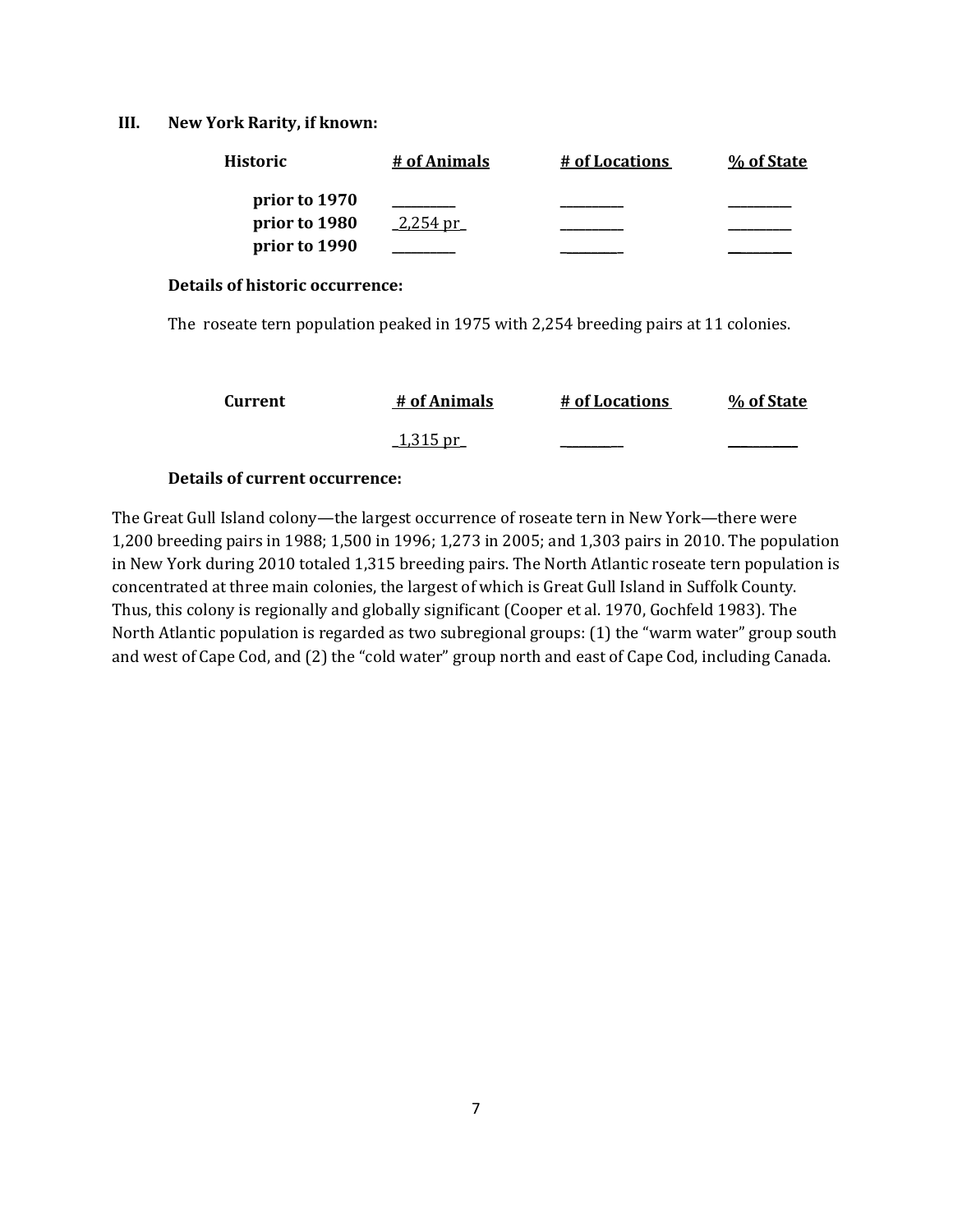### **New York's Contribution to Species North American Range:**

| % of NA Range in New York | <b>Classification of New York Range</b> |  |
|---------------------------|-----------------------------------------|--|
| $-0.5\%$                  | X Core                                  |  |
| $-6-10\%$                 | __ Peripheral                           |  |
| $11-25%$                  | Disjunct                                |  |
| $X = 26 - 50\%$           | Distance to core population:            |  |
| $-250%$                   |                                         |  |

# **IV. Primary Habitat or Community Type:**

- 1. Maritime Dunes
- 2. Estuarine, Brackish Intertidal, Tidal Wetland, High Marsh
- 3. Estuarine, Intertidal, Benthic Geomorphology, Bar
- 4. Maritime Intertidal Gravel/Sand Beach
- 5. Estuarine, Brackish Intertidal, Tidal Wetland, Low Marsh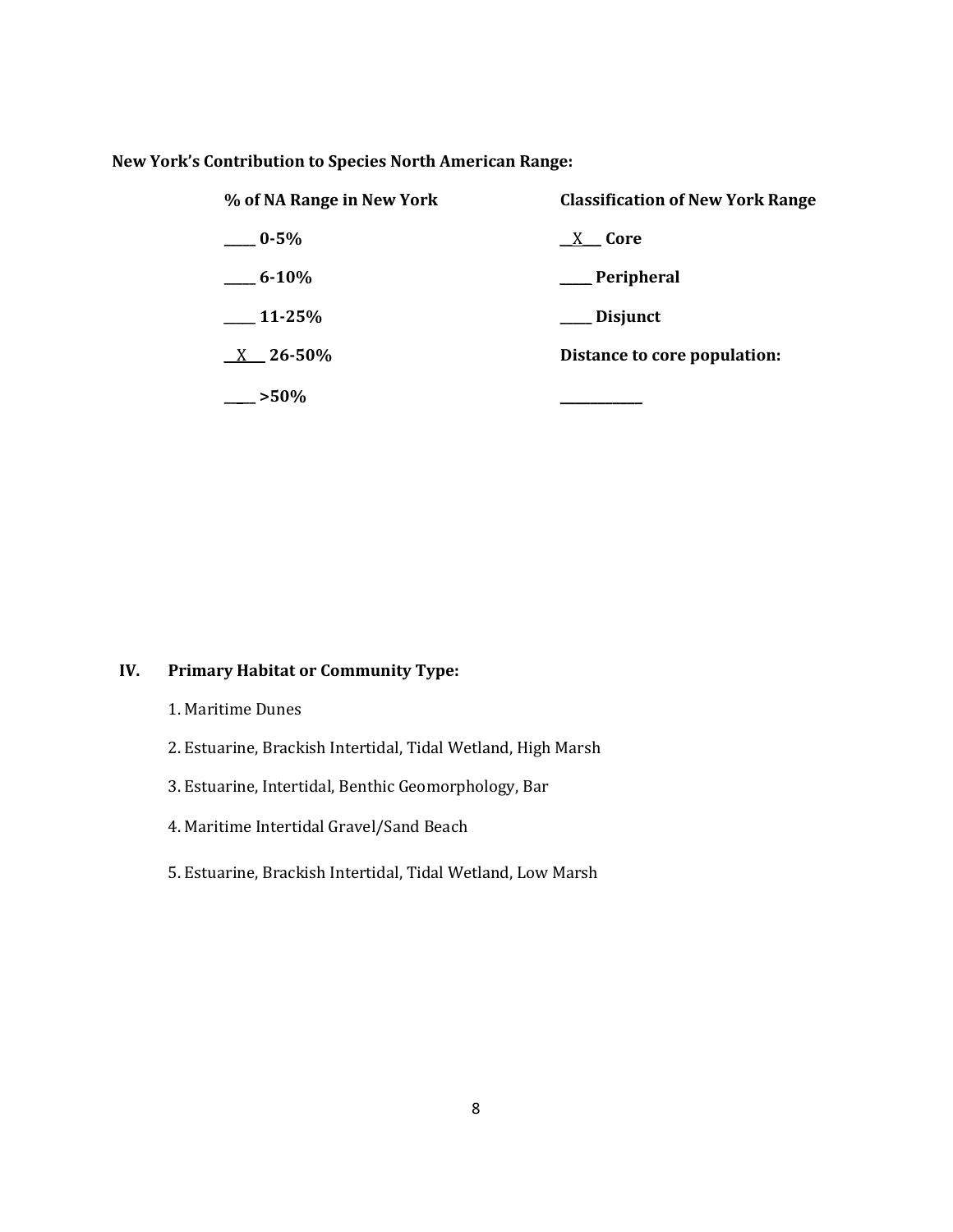# **Habitat or Community Type Trend in New York:**

| <u>X</u> Declining<br>Stable                       | __Increasing                | _Unknown |
|----------------------------------------------------|-----------------------------|----------|
| <b>Time frame of decline/increase:</b> Since 1970s |                             |          |
| <b>Habitat Specialist?</b>                         | Yes<br>- No<br>$\mathbf{X}$ |          |
| <b>Indicator Species?</b>                          | <b>Example SE</b><br>X No   |          |

# **Habitat Discussion:**

Roseate tern colonies occur in a variety of habitats in New York including rocky offshore islands (Great Gull Island), barrier beaches (Gardiners Island), and salt marsh (Shinnecock Bay). Roseate terns frequently nest with common tern, but roseate tern are less flexible in nesting site requirements than common tern. Most roseate tern colonies are near shallow-water fishing sites with sandy bottoms, bars, or shoals. Roseate terns will place their nests under artificial structures including boxes and buried tires.

Roseate terns characteristically select dense vegetation, rocks, or other shelter to hide their nests (Jones 1906), but occasionally nests are placed in the open. Roseate terns will readily use inverted boxes or half-buried tires, which provide covered nest sites (Spendelow 1982).

# **V. New York Species Demographics and Life History**

# **\_\_X\_\_ Breeder in New York**

- **\_\_X\_\_ Summer Resident**
- **\_\_X\_\_ Winter Resident**
- **\_\_\_\_\_ Anadromous**

**\_\_\_\_\_ Non-breeder in New York**

- **\_\_\_\_\_ Summer Resident**
- **\_\_\_\_\_ Winter Resident**
- **\_\_\_\_\_ Catadromous**
- **\_\_\_\_\_ Migratory only**
- **\_\_\_\_\_Unknown**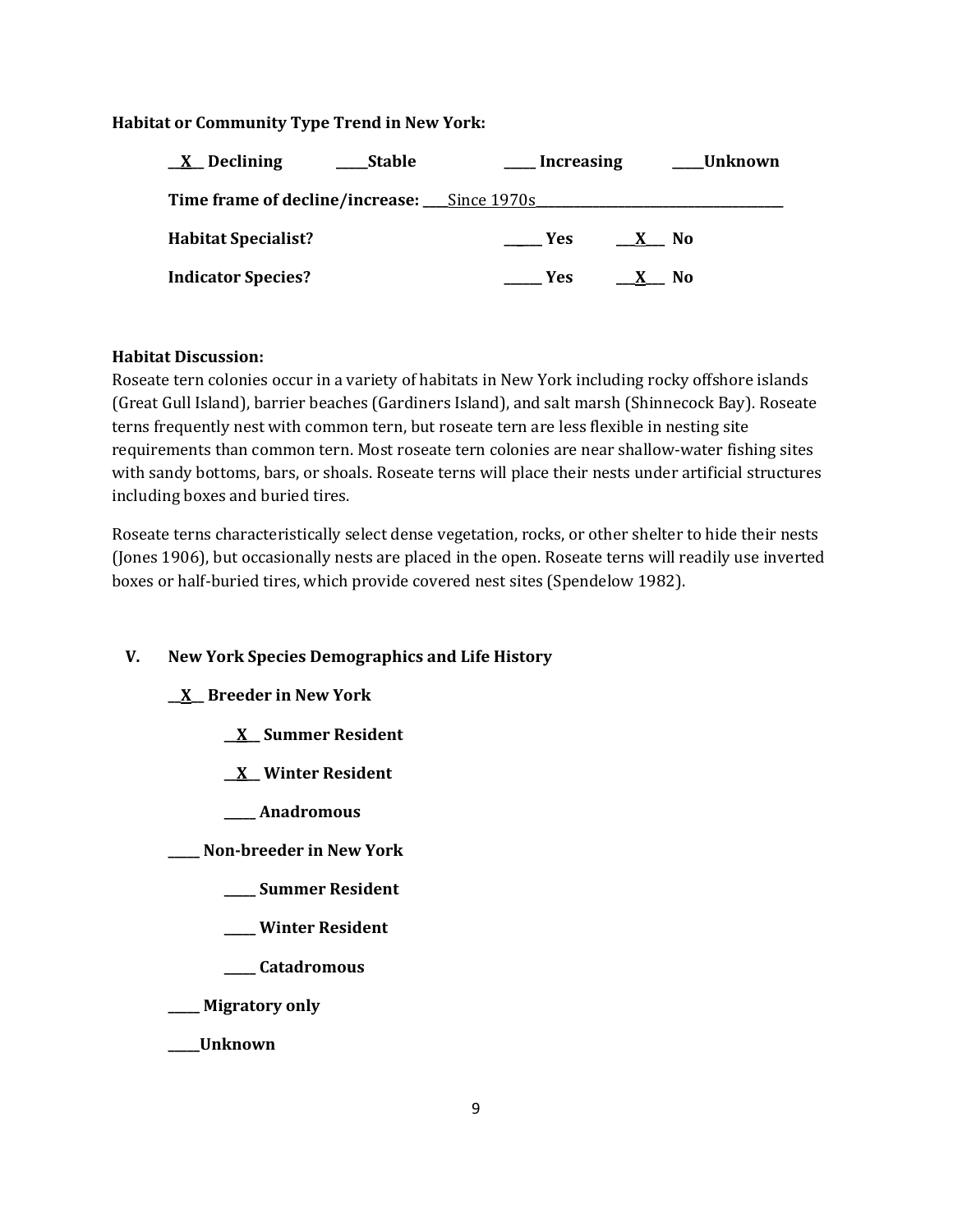#### **Species Demographics and Life History Discussion:**

Most roseate terns breed age three years of age, but some delay until they are four years old or more (Nisbet 1984, 1989, J. Hatch and J. Spendelow pers. comm.). Breeding is presumed to occur annually, but trapping data at Cedar Beach, NY, suggest that some pairs may skip breeding in poor food years. One clutch per year is produced but may be replaced if eggs or chicks are lost. Hatching success is generally very high, but can be as low as 58.6% (LeCroy and Collins 1972). Estimating productivity is challenging for this species, for which nest sites are often inaccessible (Great Gull I., NY), chicks hide in dense vegetation (Bird I., MA) or under rocks (Falkner I., CT; Great Gull I.), or predation occurs (Cedar Beach, NY; Falkner I.). Average overall reproductive success can vary from 0.0 to 1.6 young fledged/nest, depending on food supply, egg size, parental performance, year, colony, predation rates and other factors. Late-nesting pairs are almost always less successful than earlier-nesting pairs (Burger et al. 1996). Banded adults as old as 25 years have been recovered. Recruitment rate (survival from fledging to first breeding) has been estimated at about 20% on basis of data from Falkner Island, CT (Nichols et al. 1990, Spendelow 1991).

Intercolony movement has been documented by Spendelow et al. (1995). Adults have moved among Bird Island (MA), Falkner Island (CT), and Great Gull Island (NY; and to lesser extent Cedar Beach) between breeding seasons, and even within a breeding season after initial nesting failure. This movement amounts to about 3% emigration, taking into account the possibility of dispersal to yet unknown sites (Spendelow et al. 1995).

### **VI. Threats:**

From Gochfeld et al. (1998): Roseate terns are susceptible to human disturbance, although their habit of placing nests in protected sites under vegetation or other objects makes them less vulnerable than species that place nests in the open. As a beach-nesting bird, tern chicks and eggs are lost each year to beach maintenance equipment and during annual Fourth of July fireworks and associated nighttime human presence on nesting areas. Airboats, off-road vehicles, and human recreationists can also destroy eggs and chicks. Some colony sites have been preempted by nesting gulls, forcing terns to use some sites that are more accessible to predators (Nisbet 1973, 1981). Availability of fish may also have been reduced; this requires study in Northeast and Caribbean, and on wintering grounds.

Rising sea levels are expected to inundate the coastal beaches, barrier islands, and mud flats that provide habitat for shorebirds; storm tides may inundate nests (North American Bird Conservation Initiative 2010). Roseate tern was classified as "moderately vulnerable" to predicted climate change in an assessment of vulnerability conducted by the New York Natural Heritage Program (Schlesinger et al. 2011).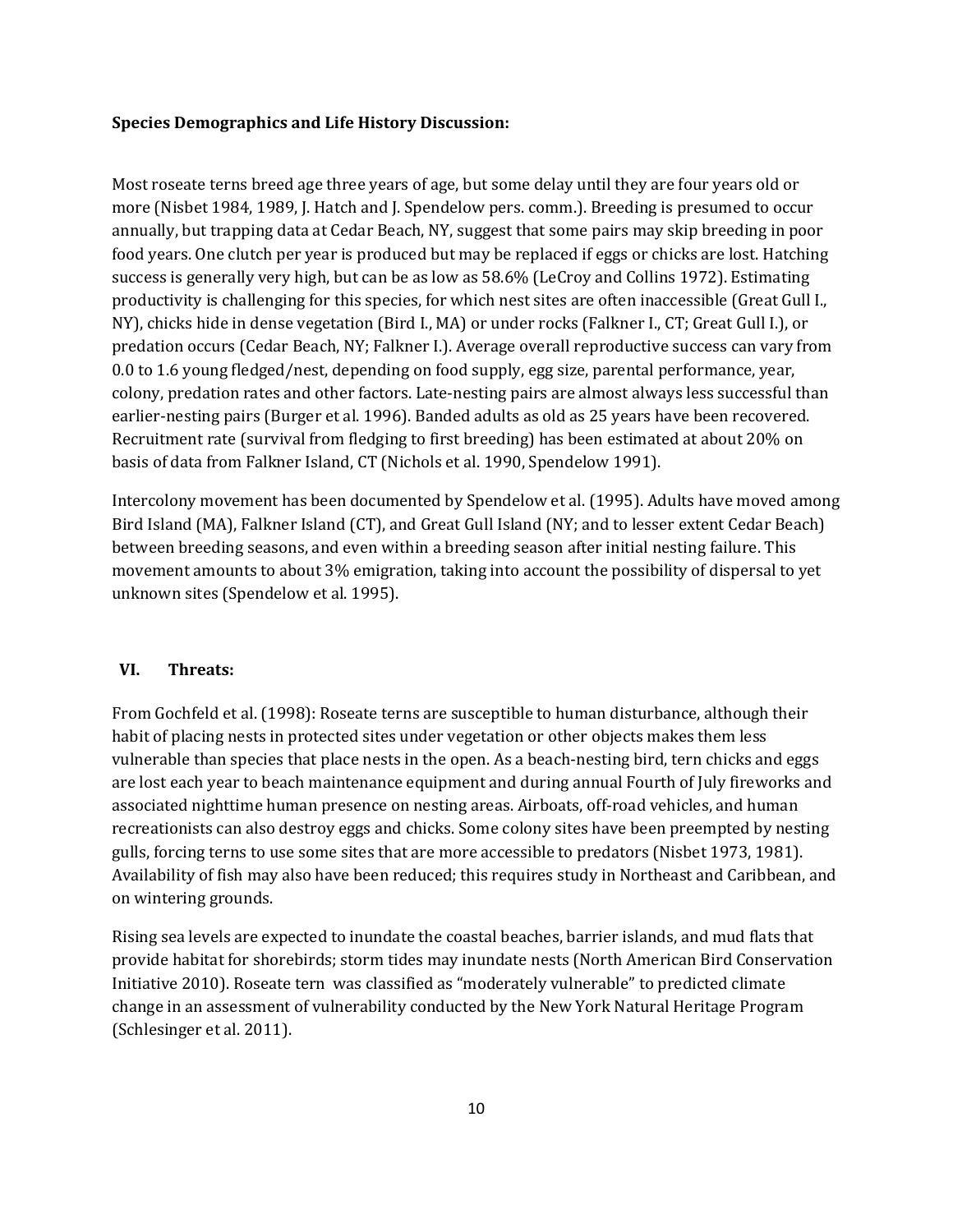# **Are there regulatory mechanisms that protect the species or its habitat in New York?**

**\_\_\_\_\_\_ No \_\_\_\_\_ Unknown \_\_X\_\_\_ Yes** 

The roseate tern is listed as an endangered species in New York and is protected by Environmental Conservation Law (ECL) section 11-0535 and the New York Code of Rules and Regulations (6 NYCRR Part 182). A permit is required for any proposed project that may result in a take of a species listed as Threatened or Endangered, including, but not limited to, actions that may kill or harm individual animals or result in the adverse modification, degradation or destruction of habitat occupied by the listed species. It is also protected as a federally-listed endangered species.

The Tidal Wetlands Act provides protection for all tidal wetlands under Article 25 of the NYS Conservation Law.

# **Describe knowledge of management/conservation actions that are needed for recovery/conservation, or to eliminate, minimize, or compensate for the identified threats:**

Fencing is practical in open nesting areas and was recommended by Nisbet and Drury (1972). Slight mortality has been documented due to trauma or entanglement in fences (0.6%; Nisbet and Drury 1972). Conservation actions following IUCN taxonomy are categorized in the table below.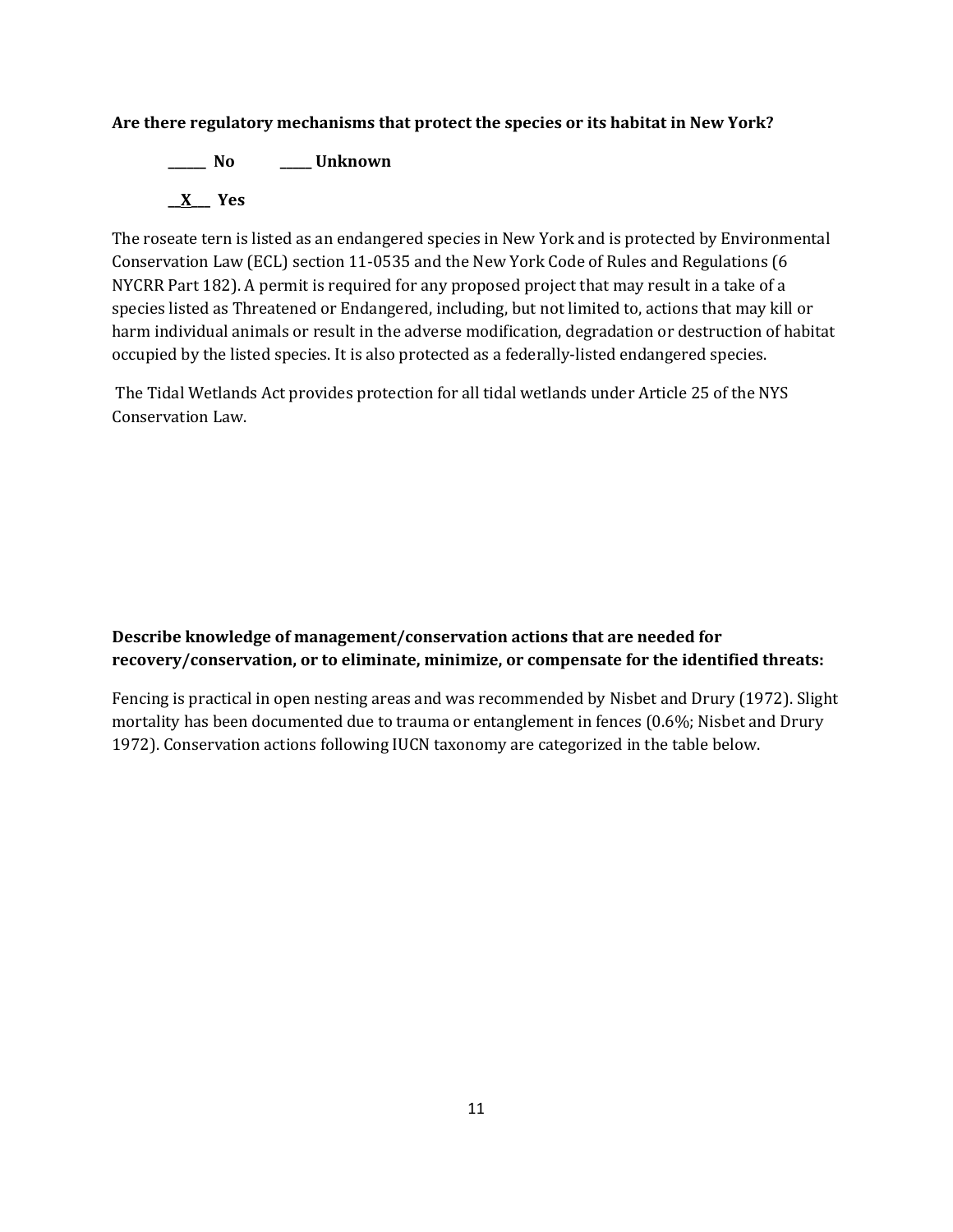| <b>Conservation Actions</b>       |                                       |  |
|-----------------------------------|---------------------------------------|--|
| <b>Action Category</b>            | Action                                |  |
| Land/Water Protection             | Site/Area Protection                  |  |
| Land/Water Protection             | Resource & Habitat Protection         |  |
| Land/Water Management             | Site/Area Management                  |  |
| Land/Water Management             | Invasive/Problematic Species Control  |  |
| Land/Water Management             | Habitat & Natural Process Restoration |  |
| <b>Education &amp; Awareness</b>  | Awareness & Communications            |  |
| Species Management                | Species Recovery (nesting platforms)  |  |
| <b>External Capacity Building</b> | Alliance & Partnership Development    |  |

The Comprehensive Wildlife Conservation Strategy (NYSDEC 2005) includes recommendations for the following actions for beach and island ground-nesting birds, and for roseate tern specifically.

#### **Easement acquisition:**

Protect nesting and foraging habitat and associated upland buffers through acquisition, easement and through regulatory constraints on development.

### **Educational signs:**

Post interpretive signage at all public nesting locations.

# **Fact sheet:**

Update Endangered Species fact sheets to reflect current status of species in New York.

# **Habitat management:**

- Encourage the establishment of nesting and foraging populations by protecting newly created suitable habitat produced as a result of overwash and/or breaches with symbolic fencing and posting.
- \_\_\_\_ Encourage and support a "no net increase" in shoreline armoring along Long Island bays and harbors.
- \_\_\_\_ Encourage compliance with the recommendations for habitat and recreation management contained within Federal and State Recovery Plans for beach-nesting species.
- \_\_\_\_ Encourage landowners to control predators that represent significant threats to the viability of species. Options to be considered include control of predators through contact with a licensed nuisance wildlife control person, allowing hunting and/or trapping during legally specified seasons and habitat modification to remove roosting or denning sites of nest predators. It is recommended that the mechanism for predator control by landowners be done in consultation with DEC.
- Where possible, protect nesting areas from human disturbance by posting, electric fencing and symbolic fencing. Also, control density and composition of vegetation at breeding sites to maintain suitability for nesting. Accomplish through planting of fresh spoil sites with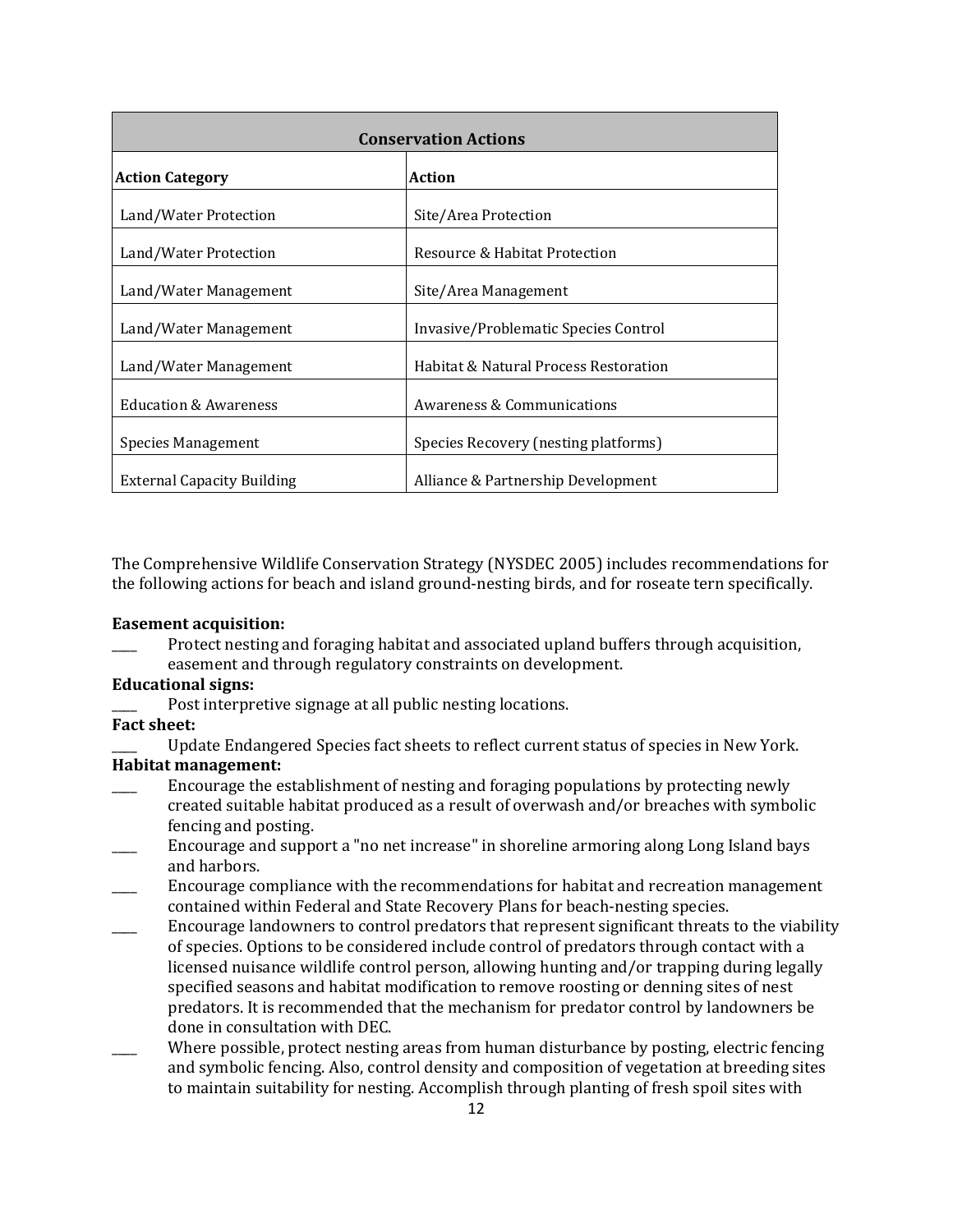desired species and grading and/or spoil deposition at sites where vegetation has become too dense.

## **Habitat research:**

- Support and encourage habitat research projects that would help define preferred habitat in order to guide restoration efforts and focus habitat protection efforts.
	- Assess beach driving activities, locations and impacts.

### **Habitat restoration:**

- \_\_\_\_ Encourage the reestablishment of roseate tern colonies at suitable and historic sites throughout Long Island.
- \_\_\_\_ Encourage and support policies that purchase storm-damaged homes within the coastal erosion hazard area for the purposes of beach and dune habitat restoration.
- Where possible, reestablish high quality foraging habitats by either manufacturing sand flats, mudflats or overwash fans or allowing such formations to build naturally. Also, ephemeral pool creation adjacent to beach nesting habitat will be pursued.
- Where possible, nesting habitat will be expanded to create new nesting opportunities for species. This will be accomplished through dredge spoil management, input into beach renourishment projects and de-vegetation of formally suitable sites.

#### **Life history research:**

\_\_\_\_ Support research that addresses priorities established in the Roseate Tern Recovery Plan and similar planning documents that have been prepared through interstate and interagency working groups.

#### **Other action:**

- \_\_\_\_ Minimize and mitigate habitat impacts from development and public works projects by pursuing a goal of no net loss of habitat at a project location.
- Establish and/or maintain enforcement of no-work windows within breeding habitats during the breeding season (April 1 - September 1 on Long Island).
- Educate the public on the impacts of domestic cats on birds and encourage landowners to keep their cats indoors.
	- Secure funding to initiate new beach-dependent species programs.

#### **Population monitoring:**

Annual surveys will track population status at known breeding locations.

#### **Regional management plan:**

Develop a long term management plan that establishes population objectives for all beachdependent breeding birds and management recommendations to achieve them.

### **VII. References**

Burger, J., I. C. T. Nisbet, C. Safina, and M. Gochfeld. 1996. Temporal patterns in reproductive success in the endangered Roseate Tern (*Sterna dougallii*) nesting on Long Island, New York, and Bird Island, Massachusetts. Auk 113:131-142.

Gochfeld, M., J. Burger and I.C. Nisbet. 1998. Roseate Tern (*Sterna dougallii*), The Birds of North America Online (A. Poole, Ed.). Ithaca: Cornell Lab of Ornithology; Retrieved from the Birds of North America Online[: http://bna.birds.cornell.edu/bna/species/370](http://bna.birds.cornell.edu/bna/species/370) [doi:10.2173/bna.370](http://dx.doi.org/10.2173/bna.370)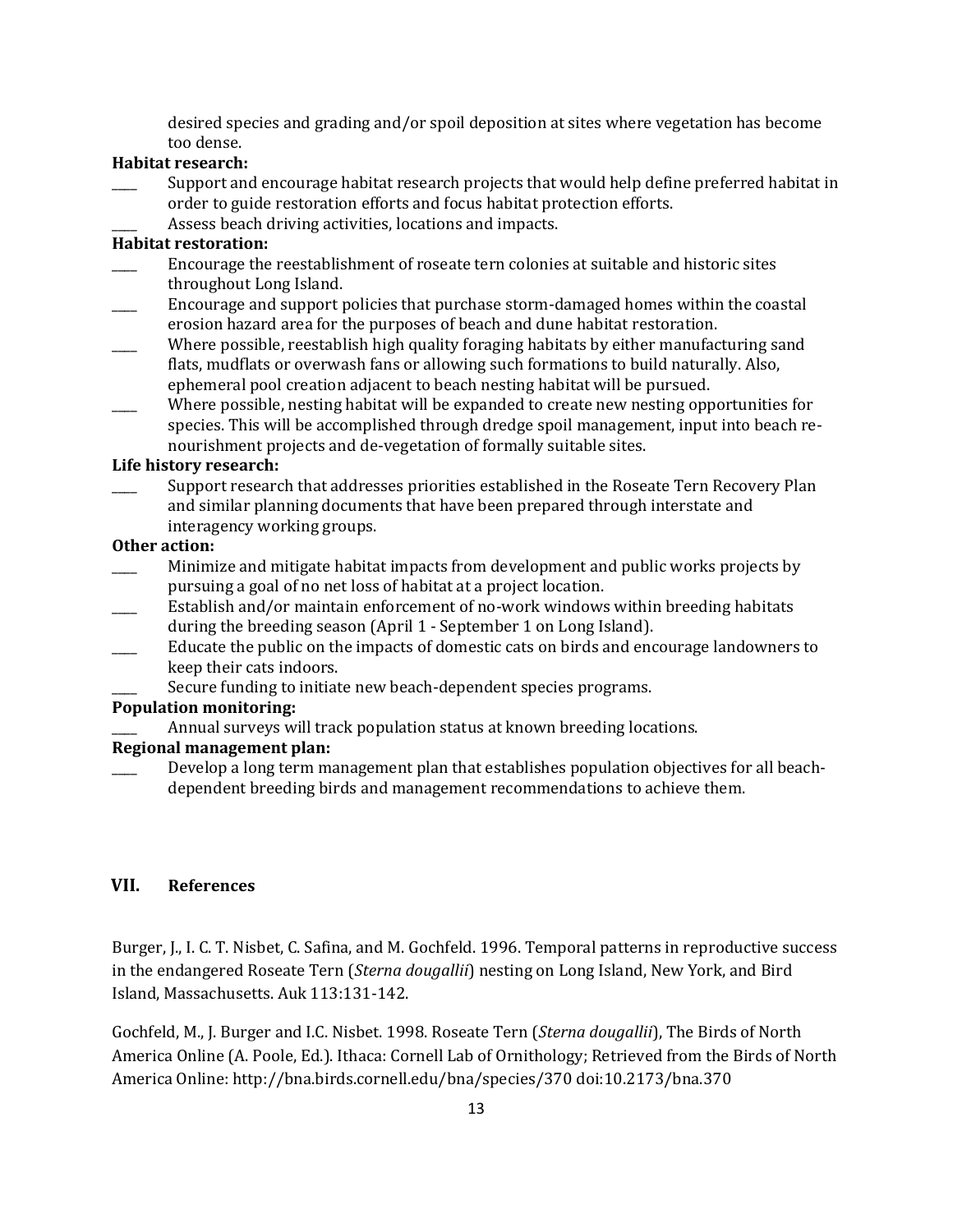Jones, L. 1906. A contribution to the life history of the Common (*Sterna hirundo*) and Roseate (*S dougalli*) Terns. Wilson Bull. 18:36-47.

Lecroy, M. and C. T. Collins. 1972. Growth and survival of Roseate and Common Tern chicks. Auk 89:595-611.

Massachusetts Division of Fisheries & Wildlife. 2005. Commonwealth of Massachusetts Comprehensive Wildlife Conservation Strategy. Department of Fish and Game, Executive Office of Environmental Affairs. http://www.mass.gov/dfwele/dfw/

Nichols, J. D., J. A. Spendelow, and J. E. Hines. 1990. Capture-recapture estimation of prebreeding survival rate for birds exhibiting delayed maturation. J. Field Ornithol. 61:347-354.

Nisbet, I. C. T. 1973. Terns in Massachusetts: present numbers and historical changes. Bird-Banding 44:27-55.

Nisbet, I. C. T. 1981. Biological characteristics of the Roseate Tern (*Sterna dougallii*). Report 50181- 084-9. U.S. Fish Wildlife Service, Newton Corner, MA.

Nisbet, I. C. T. 1984. Migration and winter quarters of North American Roseate Terns as shown by banding recoveries. J. Field. Ornithol. 55:1-17.

Nisbet, I. C. T. 1989. Status and biology of the northeastern population of the Roseate Tern (*Sterna dougallii*): a literature survey and update: 1981-1989. Contract Report 50181-88-8105. U.S. Fish Wildlife Service, Newton Corner, MA.

Nisbet, I. C. T., J. Burger, C. Safina, and M. Gochfeld. 1990. Estimating fledging success and productivity in Roseate Terns (*Sterna dougallii*). Colon. Waterbirds 13:85-91.

Nisbet, I. C. T. and W. H. Drury. 1972. Measuring breeding success in Common and Roseate Terns. Bird-Banding 43:97-106.

North American Bird Conservation Initiative, U.S. Committee. 2010. The State of the Birds 2010 Report on Climate Change, United States of America. U.S. Department of the Interior: Washington, DC.

Schlesinger, M.D., J.D. Corser, K.A. Perkins, and E.L. White. 2011. Vulnerability of at-risk species to climate change in New York. New York Natural Heritage Program, Albany, NY.

Spendelow, J. A. 1982. An analysis of temporal variation in, and the effects of habitat modification on, the reproductive success of Roseate Terns. Colon. Waterbirds 5:19-31.

Spendelow, J. A. 1991. Postfledging survival and recruitment of known-origin Roseate Terns (*Sterna dougallii*) at Falkner Island, CT. Colon. Waterbirds 14:108-115.